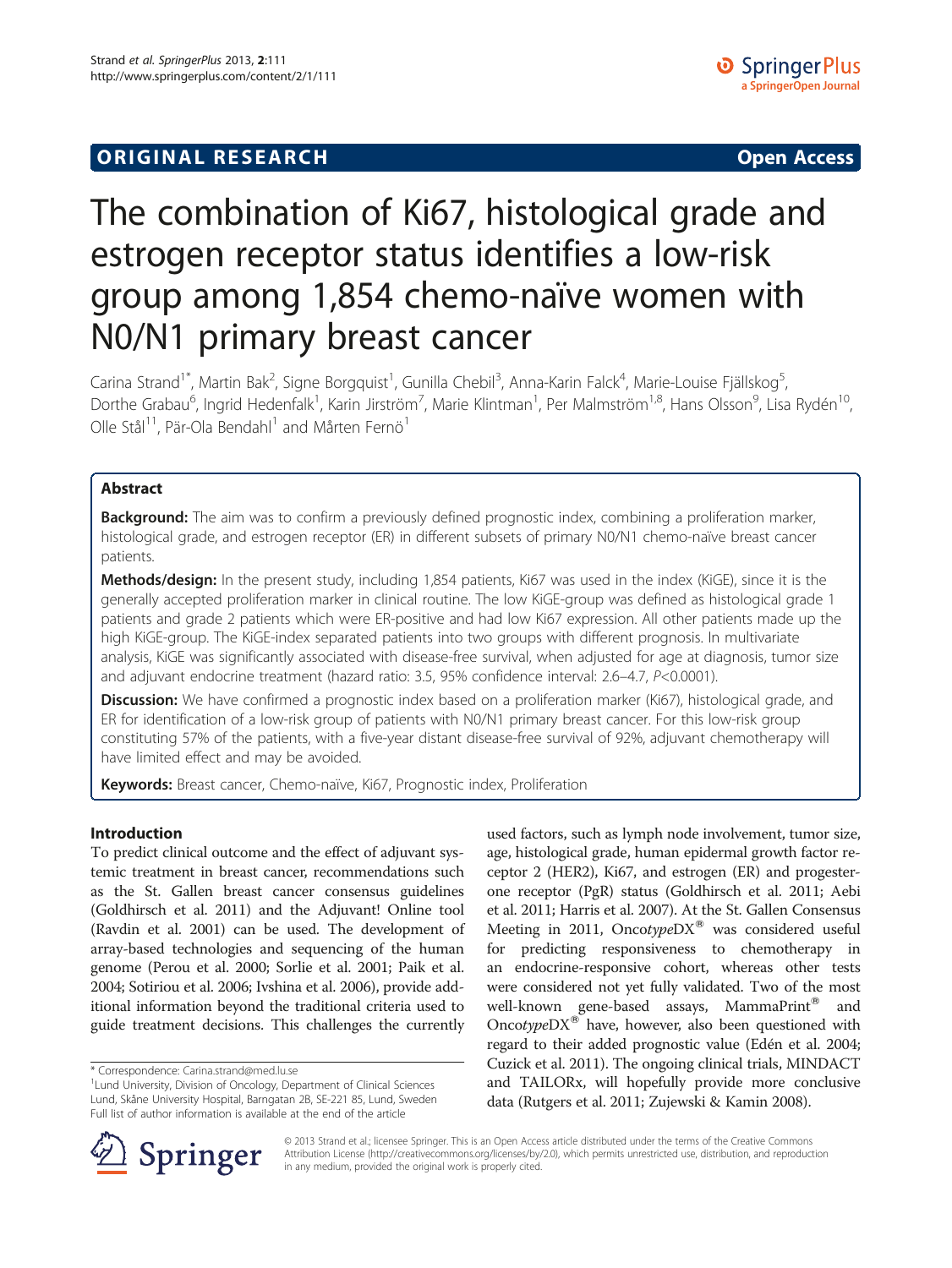High proliferation is a key feature in breast carcinogenesis and markers of proliferation have been shown to be associated to prognosis and to effect of adjuvant and palliative chemotherapy, to neoadjuvant endocrine therapy, and to prognosis after adjuvant endocrine treatment (Harris et al. [2007;](#page-8-0) Colozza et al. [2005;](#page-8-0) Beresford et al. [2006;](#page-8-0) De Azambuja et al. [2007](#page-8-0); Goldhirsch et al. [2009](#page-8-0); Urruticoechea et al. [2005](#page-9-0); Hietanen et al. [1995](#page-8-0); Amadori et al. [2008](#page-8-0); Jones et al. [2009;](#page-9-0) Ellis et al. [2008](#page-8-0); Viale et al. [2008\)](#page-9-0). Ki67 is the marker of proliferation most widely used (Goldhirsch et al. [2011](#page-8-0); De Azambuja et al. [2007](#page-8-0); Urruticoechea et al. [2005](#page-9-0); Dowsett et al. [2011](#page-8-0); Luporsi et al. [2012](#page-9-0)), but the role of other markers, such as cyclin A (Bukholm et al. [2001](#page-8-0); Michalides et al. [2002;](#page-9-0) Kuhling et al. [2003](#page-9-0); Baldini et al. [2006;](#page-8-0) Ahlin et al. [2009](#page-8-0); Strand et al. [2012\)](#page-9-0) and phosphohistone H3 (Skaland et al. [2007](#page-9-0)), remains under debate. Furthermore, global gene expression analyses have shown that proliferation-associated genes seem to be among the most important for dividing patients into groups with different prognosis, especially in ER-positive and histological grade 2 breast cancers (Sotiriou et al. [2006;](#page-9-0) Ivshina et al. [2006](#page-8-0); Teschendorff et al. [2007;](#page-9-0) Desmedt et al. [2008](#page-8-0)). In line with this, studies from our group, as well as others, have shown that single markers of proliferation (Ki67 and cyclin A) were of prognostic importance in ER-positive breast cancer and in the histological grade 2 (Strand et al. [2012;](#page-9-0) Klintman et al. [2010\)](#page-9-0) and grade 1 (Aleskandarany et al. [2011\)](#page-8-0) subgroups. We have previously evaluated the importance of a prognostic index based on the combination of cyclin A, histological grade, and ER (CAGE), in node-negative premenopausal breast cancer patients (Strand et al. [2012](#page-9-0)). The CAGE-index combined with HER2-status classified 53% of the women as low-risk patients with a five-year distant disease-free survival (DDFS) of 95%. For this lowrisk group, adjuvant cytotoxic treatment will have limited efficacy and may be avoided. In the present study, we present data for Ki67. Importantly, avoiding unnecessary use of chemotherapy for low-risk patients with N0/N1 primary breast cancer is also the primary aim of the MINDACT and TAILORx trials (Rutgers et al. [2011](#page-9-0); Zujewski & Kamin [2008](#page-9-0)).

The aim of this study was to confirm a prognostic index based on the combination of proliferation (Ki67), histological grade, and ER (KiGE) in different subsets of chemo-naïve patients with N0/N1 primary breast cancer with special focus on five-year DDFS.

#### Materials and methods

#### Patients

We included 1,854 women with primary breast cancer of which 1,522 originated from two randomized clinical studies (Patient materials I–II) and three cohorts (Patient materials III–V). The remaining 332 patients

came from a case–control study (Patient material VI). Patients were excluded due to adjuvant chemotherapy and/or missing information on adjuvant therapy, Ki67, histological grade, or ER. Furthermore, for patients with more than three positive lymph nodes, adjuvant chemotherapy is recommended (as stated in the St. Gallen guidelines (Goldhirsch et al. [2011](#page-8-0)), hence these patients were also excluded. The endpoint for the 1,522 patients was defined as distant recurrence for 86% of the patients (Patient materials I–II and IV–V) and as any recurrence for the remaining 14% (Patient material III). Time to this endpoint will hereafter be referred to as event-free survival. Median follow-up for patients alive and event-free at last follow-up was 7.2 years (range: 1.1–17 years). Only the first five years of follow-up were used in the analyses.

#### Patient material I

SBII:2-pre (N=221, 68 distant recurrences). Premenopausal women with stage II breast cancer were enrolled, between 1986 and 1991, in a randomized trial with the aim to compare the effect of two years of tamoxifen (TAM) treatment versus no adjuvant systemic treatment. The original trial included 564 patients enrolled in the South and South-East Swedish Health Care Regions (Rydén et al. [2005](#page-9-0)).

#### Patient material II

SBII:2-post (N=166, 22 distant recurrences). Postmenopausal women with stage II breast cancer were enrolled, between 1983 and 1991, in a randomized trial launched by the Swedish Breast Cancer group of two versus five years of adjuvant TAM (Swedish Breast Cancer Cooperative Group [1996](#page-9-0)). The original trial included 1,107 patients from the South Swedish Health Care Region. Paraffin embedded tumor material has previously been collected from a subgroup of patients treated with TAM for two years, for comparison of a cytosol method and immunohistochemistry for analyses of ER and PgR (Chebil et al. [2003](#page-8-0)). In the present study, the paraffin embedded material was used for analyses of Ki67 and HER2, and for the reevaluation of histological grade.

#### Patient material III

The Malmö cohort  $(N=217, 32$  recurrences). The original cohort enrolled a consecutive series of 498 patients diagnosed with primary breast cancer at the Department of Pathology, Malmö University Hospital between 1988 and 1992. The purpose was to construct tissue microarrays for biomarker evaluation (Borgquist et al. [2008](#page-8-0)).

#### Patient material IV

The Bone marrow metastases cohort (N=379, 27 distant recurrences). The original study included 569 consecutive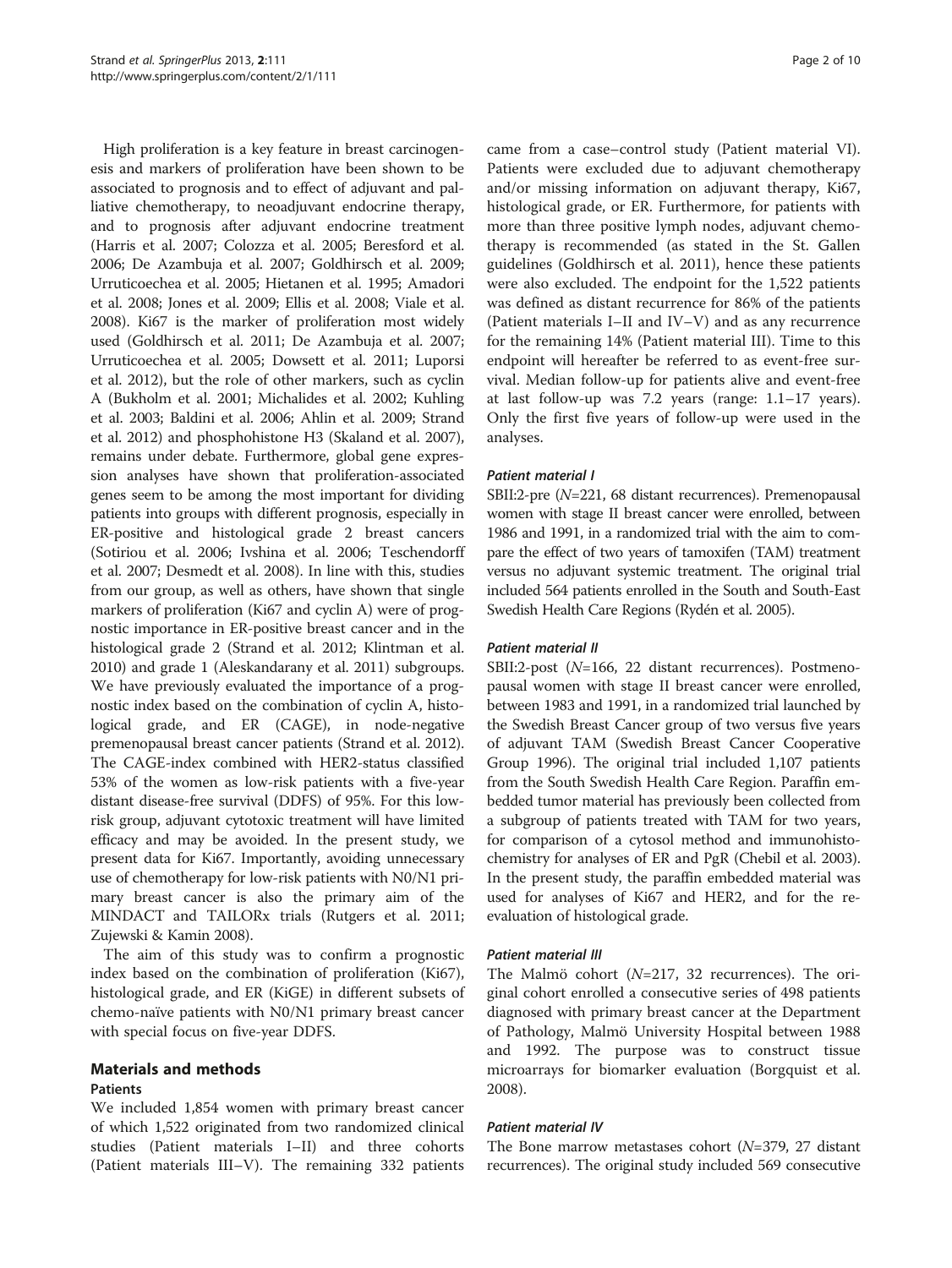patients diagnosed with primary breast cancer in the South Swedish Health Care Region and included patients diagnosed between 1999 and 2003. The purpose was to study the prognostic value of the presence of cytokeratin positive cells in bone marrow aspirates from the sternum (Falck et al. [2012\)](#page-8-0).

#### Patient material V

The Odense cohort (N=539, 86 distant recurrences). The original study enrolled a consecutive series of 841 patients with primary breast cancer referred to Odense University Hospital, Denmark. Patients were enrolled between 1980 and 1990 (Hansen et al. [2000](#page-8-0)). The purpose was to collect a population-based cohort for evaluation of prognostic factors.

All patients from these collections (Patient materials I–V) were pooled in a database from which the following subsets were extracted: Set 1: node-negative (N0), no adjuvant therapy,  $\leq 50$  years at diagnosis (N=169, 20 events), Set 2: N0, no adjuvant therapy, >50 years at diagnosis ( $N=488$ , 55 events), Set 3: node-positive (N1), no adjuvant therapy  $(N=167, 39$  events), Set 4: N0, adjuvant endocrine therapy  $(N=291, 39$  events), and Set 5: N1, adjuvant endocrine therapy (N=407, 82 events) (Table [1\)](#page-3-0). The reason for the subdivision with regard to age between Sets 1 and 2 was to confirm the index from our original study (Strand et al. [2012\)](#page-9-0) in a corresponding subgroup with regard to menopausal status, adjuvant therapy and lymph node status.

#### Patient material VI

The Uppsala study (N=166 cases and 166 controls, Table [2](#page-4-0)). The original study included 900 patients diagnosed with primary breast cancer in the Uppsala-Örebro region from 1993–2004. Exclusion criteria were tumor size >50 mm, lymph node metastases or adjuvant chemotherapy. Within this cohort, cases were defined as women who died from breast cancer. Eligible as controls were patients alive at the time of the corresponding case's death (Ahlin et al. [2009](#page-8-0)).

#### Biomarker analysis and definition of KiGE

ER, PgR, Ki67, HER2, and histological grade were analyzed and evaluated as described elsewhere (Ahlin et al. [2009](#page-8-0); Rydén et al. [2005;](#page-9-0) Chebil et al. [2003](#page-8-0); Borgquist et al. [2008;](#page-8-0) Falck et al. [2012\)](#page-8-0). If previously defined cutpoints were available, they were used in the present study. Hence, cases above the median were considered Ki67 high in Patient material V. Furthermore, Ahlin et al. defined high Ki67 as cases above the seventh decile of the empirical Ki67 distribution (which corresponded to 20% positive cells) (Klintman et al. [2010\)](#page-9-0) and therefore 20% was used for Patient materials I–IV and VI. For Patient materials I–IV and VI, Ki67 was evaluated on

TMAs and for Patient material V on whole tissue sections. In order to confirm the combination of proliferation, histological grade, and ER, the previously applied index (CAGE) was used (Strand et al. [2012](#page-9-0)), but cyclin A was replaced by Ki67, thereby creating KiGE. The low KiGE-group was defined as histological grade 1 patients and grade 2 patients which were ER-positive and had low Ki67 expression. High KiGE consisted of all other patients.

#### Statistical methods

The Kaplan-Meier method was used to estimate eventfree survival and the Cox proportional hazards model, stratified by patient material, was used for estimation of hazard ratios (HR:s). Proportional hazards assumptions were checked with Schoenfeld's test (Schoenfeld [1983\)](#page-9-0). To avoid severe problems with non-proportional hazards, the follow-up was restricted to the first five years after diagnosis.

In Patient material VI, conditional logistic regression analysis was used to estimate odds ratios (OR:s) and confidence intervals (CI:s), using the proportional hazards regression procedure in statistical analysis software (SAS).

Forest plots were used to visualize HR:s and 95% CI:s for the different subsets and the overall measure of effect which was estimated using a DerSimonian-Laird random-effects model.

All tests were two-sided. For evaluation of the primary aim, the effect of the KiGE-index, P-values <0.01 were considered significant. The statistical analysis software Stata 12.1, 2012 (StataCorp, College Station, TX) and SAS (SAS Institute, Inc.) were used for statistical calculations. Whenever applicable, the REMARK recommendations for reporting of tumor marker studies were followed (McShane et al. [2005](#page-9-0)). The study was approved by the ethics committee at Lund University (LU 240-01).

#### Results

#### KiGE evaluation

#### Univariate analyses

The HR:s for high KiGE versus low KiGE, when each set (Set 1–5) was analyzed separately, varied between 3.0 and 4.4, being statistically significant for all sets (Figures [1](#page-5-0)a–e and [2a](#page-6-0)). When including all patients in Set  $1-5$  ( $N=1,522, 235$  events), a statistically significant association between the combination variable KiGE and event-free survival was found (HR: 3.9, 95% CI: 2.9–5.2,  $P < 0.0001$ ; Figure [1f](#page-5-0)).

In the case–control study (Patient material VI), there was a statistically significant association between the combination variable KiGE and breast cancer death (OR: 2.7, 95% CI: 1.7–4.3, P<0.0001).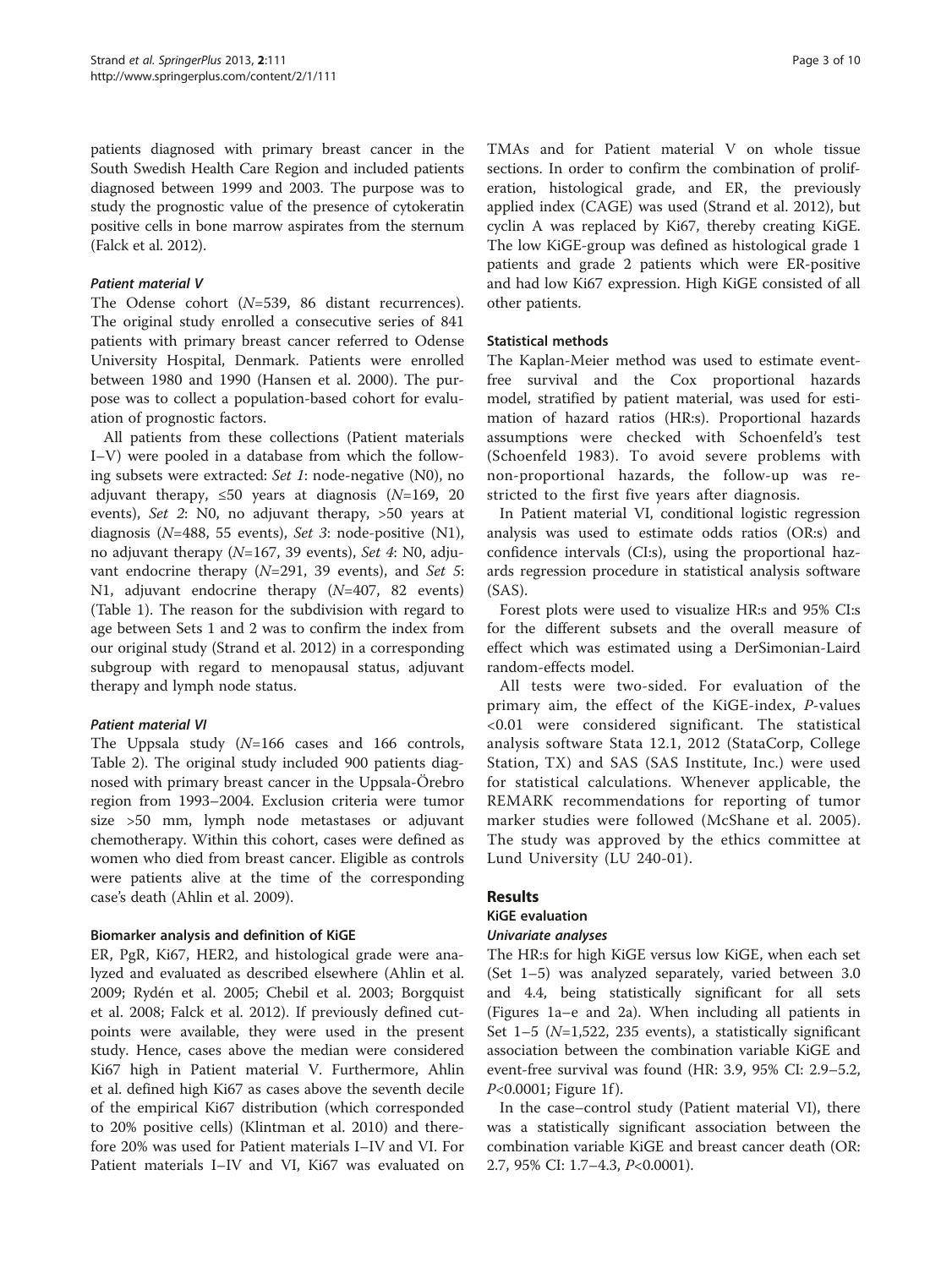#### <span id="page-3-0"></span>Table 1 Patient and tumor characteristics

| Factor                            |                              | Set 1          | Set 2        | Set 3               | Set 4          | Set 5       | <b>Total</b> |
|-----------------------------------|------------------------------|----------------|--------------|---------------------|----------------|-------------|--------------|
| No of patients                    |                              | 169            | 488          | 167                 | 291            | 407         | 1,522        |
| Events                            |                              | 20             | 55           | 39                  | 39             | 82          | 235          |
| Patient material l <sup>a</sup>   |                              | 30             | 9            | 66                  | 39             | 77          | 221          |
| Patient material II <sup>a</sup>  |                              | $\circ$        | $\mathbf{0}$ | $\circ$             | 67             | 99          | 166          |
| Patient material III <sup>a</sup> |                              | 28             | 100          | 5                   | 27             | 57          | 217          |
| Patient material IV <sup>a</sup>  |                              | 16             | 109          | 9                   | 145            | 100         | 379          |
| Patient material V <sup>a</sup>   |                              | 95             | 270          | 87                  | 13             | 74          | 539          |
| Age median, years                 |                              | 45             | 65           | 53                  | 61             | 61          | 60           |
| Age range, years                  |                              | 28-50          | 50-90        | 27-93               | 30-88          | 33-89       | 27-93        |
| <b>Tumor</b> size                 |                              |                |              |                     |                |             |              |
|                                   | $\leq$ 20 mm                 | 113 $(67)^{b}$ | 364 (75)     | 68 (41)             | 115(40)        | 208 (51)    | 868 (57)     |
|                                   | $>20$ mm                     | 56 (33)        | 124 (25)     | 99 (59)             | 176 (60)       | 199 (49)    | 654 (43)     |
| Lymph nodes                       |                              |                |              |                     |                |             |              |
|                                   | Negative                     | 169            | 488          | $\mathsf{O}\xspace$ | 291            | $\mathbf 0$ | 948 (62)     |
|                                   | 1-3 positive                 | $\mathbf 0$    | $\mathbf 0$  | 167                 | $\mathbf 0$    | 407         | 574 (38)     |
| <b>ER</b> status                  |                              |                |              |                     |                |             |              |
|                                   | Positive                     | 131 (78)       | 399 (82)     | 122 (73)            | 235 (81)       | 329 (81)    | 1,216 (80)   |
|                                   | Negative                     | 38 (22)        | 89 (18)      | 45 (27)             | 56 (19)        | 78 (19)     | 306 (20)     |
| <b>PgR</b> status                 |                              |                |              |                     |                |             |              |
|                                   | Positive                     | 46 (71)        | 121(61)      | 56 (70)             | 168 (63)       | 200 (63)    | 591 (64)     |
|                                   | Negative                     | 19 (29)        | 76 (39)      | 24 (30)             | 100(37)        | 118 (37)    | 337 (36)     |
|                                   | Missing                      | 104            | 291          | 87                  | 23             | 89          | 594          |
| Histological grade                |                              |                |              |                     |                |             |              |
|                                   | 1                            | 41 (24)        | 136 (28)     | 19 (11)             | 32 (11)        | 67(17)      | 295 (20)     |
|                                   | $\overline{2}$               | 82 (49)        | 250 (51)     | 97 (58)             | 166(57)        | 233 (57)    | 828 (54)     |
|                                   | 3                            | 46 (27)        | 102(21)      | 51(31)              | 93 (32)        | 107 (26)    | 399 (26)     |
| <b>Ki67</b>                       |                              |                |              |                     |                |             |              |
|                                   | Low                          | 109 (64)       | 343 (70)     | 111 (66)            | 210 (72)       | 315 (77)    | 1,088 (71)   |
|                                   | High <sup>c</sup>            | 60 (36)        | 145 (30)     | 56 (34)             | 81 (28)        | 92 (23)     | 434 (29)     |
| <b>HER2</b> status                |                              |                |              |                     |                |             |              |
|                                   | Negative                     | 54 (92)        | 142 (87)     | 62 (84)             | 216 (86)       | 249 (88)    | 723 (87)     |
|                                   | Positive <sup>d</sup>        | 5(8)           | 21(13)       | 12 (16)             | 36 (14)        | 33 (12)     | 107(13)      |
|                                   | Missing                      | 110            | 325          | 93                  | 39             | 125         | 692          |
|                                   | Adjuvant endocrine treatment |                |              |                     |                |             |              |
|                                   | Yes                          | $\mathbf 0$    | $\mathbf 0$  | $\mathsf{O}\xspace$ | 291            | 407         | 698 (46)     |
|                                   | No                           | 169            | 488          | 167                 | $\overline{0}$ | $\mathbf 0$ | 824 (54)     |

Patient materials I-V were pooled in a database from which the following subsets were extracted: Set 1: node-negative (N0), no adjuvant therapy, ≤50 years at diagnosis, Set 2: N0, no adjuvant therapy, >50 years at diagnosis, Set 3: node-positive (N1), no adjuvant therapy, Set 4: N0, adjuvant endocrine therapy, and Set 5: N1, adjuvant endocrine therapy.

 $ER =$  estrogen receptor,  $PgR =$  progesterone receptor, HER2 = human epidermal growth factor 2.

<sup>a</sup>Patient material I (Rydén et al. [2005\)](#page-9-0), Patient material II (Swedish Breast Cancer Cooperative Group [1996;](#page-9-0) Chebil et al. [2003\)](#page-9-0), Patient material III (Borgquist et al. [2008](#page-9-0)), Patient material IV (Falck et al. [2012](#page-9-0)), and Patient material V (Hansen et al. [2000](#page-9-0)).

Numbers in parentheses are percentages.

c High Ki67 was previously defined as cases above the seventh decile in the empirical Ki67 distribution (which corresponds to 20% positive cells) (Klintman et al. [2010](#page-9-0)) and 20% was used for Patient materials I-IV. Cases above the median were considered Ki67 high in Patient material V.<br><sup>d</sup>HEP?: positive if HEP? IHC 2 Log HEP? IHC 2 Land EISH amplified

 $d$ HER2: positive if HER2-IHC 3+ or HER2-IHC 2+ and FISH amplified.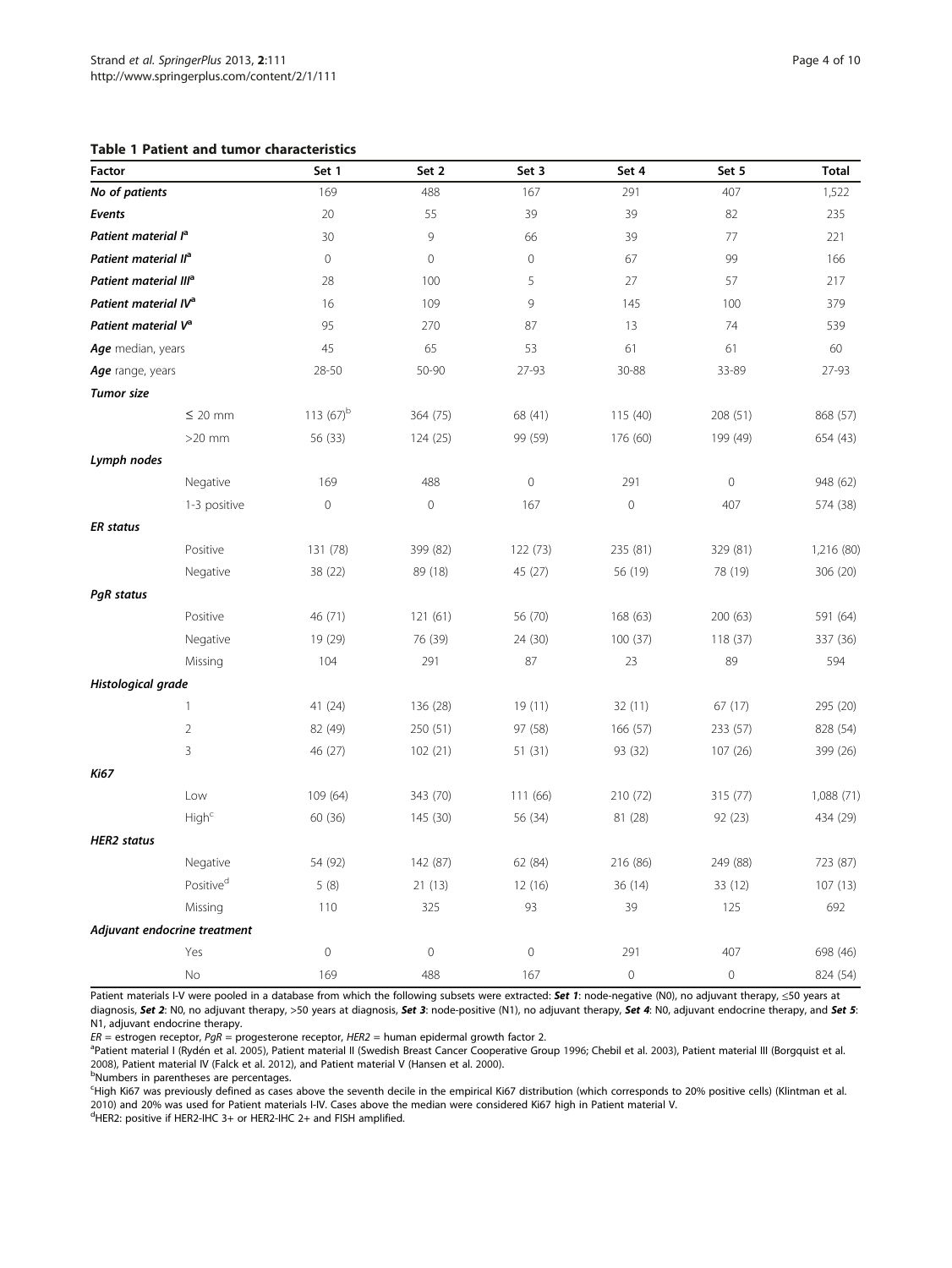#### <span id="page-4-0"></span>Multivariate analyses

The HR:s for KiGE for each of the five subsets, when adjusted for age at diagnosis and tumor size, were similar compared to those without adjustment, as illustrated by the forest plot (Figure [2b](#page-6-0)). When all subsets (Set  $1-5$ ) were included, KiGE was significantly associated with event-free survival, after adjustment for age at diagnosis, tumor size, and adjuvant endocrine treatment (HR: 3.5, 95% CI: 2.6–4.7, P<0.0001). Including HER2 in the multivariate analysis (N=830, 133 events), KiGE remained

Table 2 Patient and tumor characteristics for the case– control study (Patient material VI (Ahlin et al. [2009](#page-9-0))

| Factor             |                              | <b>Patient material VI</b> |          |  |  |
|--------------------|------------------------------|----------------------------|----------|--|--|
|                    |                              | Case                       | Control  |  |  |
| No of patients     |                              | 166                        | 166      |  |  |
| Age median, years  |                              | 69                         | 61       |  |  |
| Age range, years   |                              | 34-88                      | 32-89    |  |  |
| <b>Tumor size</b>  |                              |                            |          |  |  |
|                    | ≤ 20 mm                      | $102(61)^a$                | 131 (79) |  |  |
|                    | $>20$ mm                     | 64 (39)                    | 35 (21)  |  |  |
| Lymph nodes        |                              |                            |          |  |  |
|                    | Negative                     | 166                        | 166      |  |  |
| <b>ER</b> status   |                              |                            |          |  |  |
|                    | Positive                     | 94 (57)                    | 131 (79) |  |  |
|                    | Negative                     | 72 (43)                    | 35 (21)  |  |  |
| <b>PgR</b> status  |                              |                            |          |  |  |
|                    | Positive                     | 69 (42)                    | 113 (68) |  |  |
|                    | Negative                     | 96 (58)                    | 53 (32)  |  |  |
|                    | Missing                      | 1                          | 0        |  |  |
| Histological grade |                              |                            |          |  |  |
|                    | 1                            | 14(8)                      | 39 (23)  |  |  |
|                    | $\overline{2}$               | 85 (51)                    | 94 (57)  |  |  |
|                    | 3                            | 67(41)                     | 33 (20)  |  |  |
| <b>Ki67</b>        |                              |                            |          |  |  |
|                    | Low                          | 87 (52)                    | 112 (67) |  |  |
|                    | Highb                        | 79 (48)                    | 54 (33)  |  |  |
| <b>HER2</b> status |                              |                            |          |  |  |
|                    | Negative                     | 145 (91)                   | 143 (92) |  |  |
|                    | Positive <sup>c</sup>        | 14(9)                      | 13(8)    |  |  |
|                    | Missing                      | 7                          | 10       |  |  |
|                    | Adjuvant endocrine treatment |                            |          |  |  |
|                    | Yes                          | 48 (29)                    | 40 (24)  |  |  |
|                    | No                           | 118 (71)                   | 126 (76) |  |  |

 $ER =$  estrogen receptor,  $PqR =$  progesterone receptor, HER2 = human epidermal growth factor 2.

<sup>a</sup>Numbers in parentheses are percentages.

<sup>b</sup>High Ki67 was defined as cases with more than 20% positive cells.

<sup>c</sup>HER2: positive if HER2-IHC 3+ or HER2-IHC 2+ and FISH amplified.

significantly associated with event-free survival (HR: 4.0, 95% CI: 2.7–6.0, P<0.0001).

In the case–control study, KiGE was significantly associated with breast cancer death, after adjustment for age at diagnosis, tumor size, and adjuvant endocrine treatment (OR: 3.2, 95% CI: 1.8–5.5, P<0.0001).

#### Subset analyses of Ki67 in patients not treated with adjuvant tamoxifen (Set 1–3)

#### Ki67 in ER-positive versus ER-negative cases

In order to confirm results from previous investigations (Teschendorff et al. [2007](#page-9-0); Desmedt et al. [2008](#page-8-0); Klintman et al. [2010\)](#page-9-0) showing that the prognostic importance of Ki67 is dependent on ER-status, subgroup analyses were performed, stratified by ER-status. In univariate analyses, Ki67 was a significant prognostic factor in the ER-positive subgroup (HR: 3.3, 95% CI: 2.0–5.5, P<0.0001; N=652, 76 events), but not in the ER-negative subgroup (HR: 1.0, 95% CI: 0.49–2.1,  $P=0.96$ ;  $N=172$ , 38 events). The difference in prognostic importance of Ki67 between ER-positive and ER-negative cases was further analyzed in a Cox model allowing for interaction between the two factors. The interaction effect, corresponding to the ratio of the HR:s for Ki67 in the ER-positive and ER-negative subgroups, was 2.7 (95% CI: 1.2–6.1,  $P=0.02$ ).

#### Ki67 in histological grade subgroups

Previous studies have demonstrated that the prognostic importance of Ki67 is mainly attributed to the histological grade 2 subgroup (Klintman et al. [2010](#page-9-0); Aleskandarany et al. [2011](#page-8-0)). Similar trends were seen in the present study. In the histological grade 2 tumors  $(N=429, 51$  events), the HR for high versus low Ki67 was 1.8 (95% CI: 1.0–3.4, P=0.05). The five-year event-free survival figures were 82% (95% CI: 73–88%) for high Ki67 and 90% (95% CI: 86–93%) for low Ki67, respectively. There were too few events  $(N=196, 5 \text{ events})$  to draw any conclusions on the impact of Ki67 in the histological grade 1 subgroup. The five-year event-free survival in the histological grade 1 subgroup was 97% (95% CI: 93–99%), independent of Ki67. Ki67 was not a significant prognostic factor in the histological grade 3 subgroup (HR: 1.0, 95% CI: 0.56–1.9, P=0.91; N=199, 58 events), with five-year DDFS of 73% (95% CI: 64–79%) and 65% (95% CI: 52–76%) for high and low Ki67 groups, respectively.

#### Five-year DDFS for high and low KiGE (Patient materials I–II and IV–V)

Use of the KiGE-index in the N0/N1-subgroup with information on distant recurrences  $(N=1,305, 203)$ distant recurrences) identified a low-risk group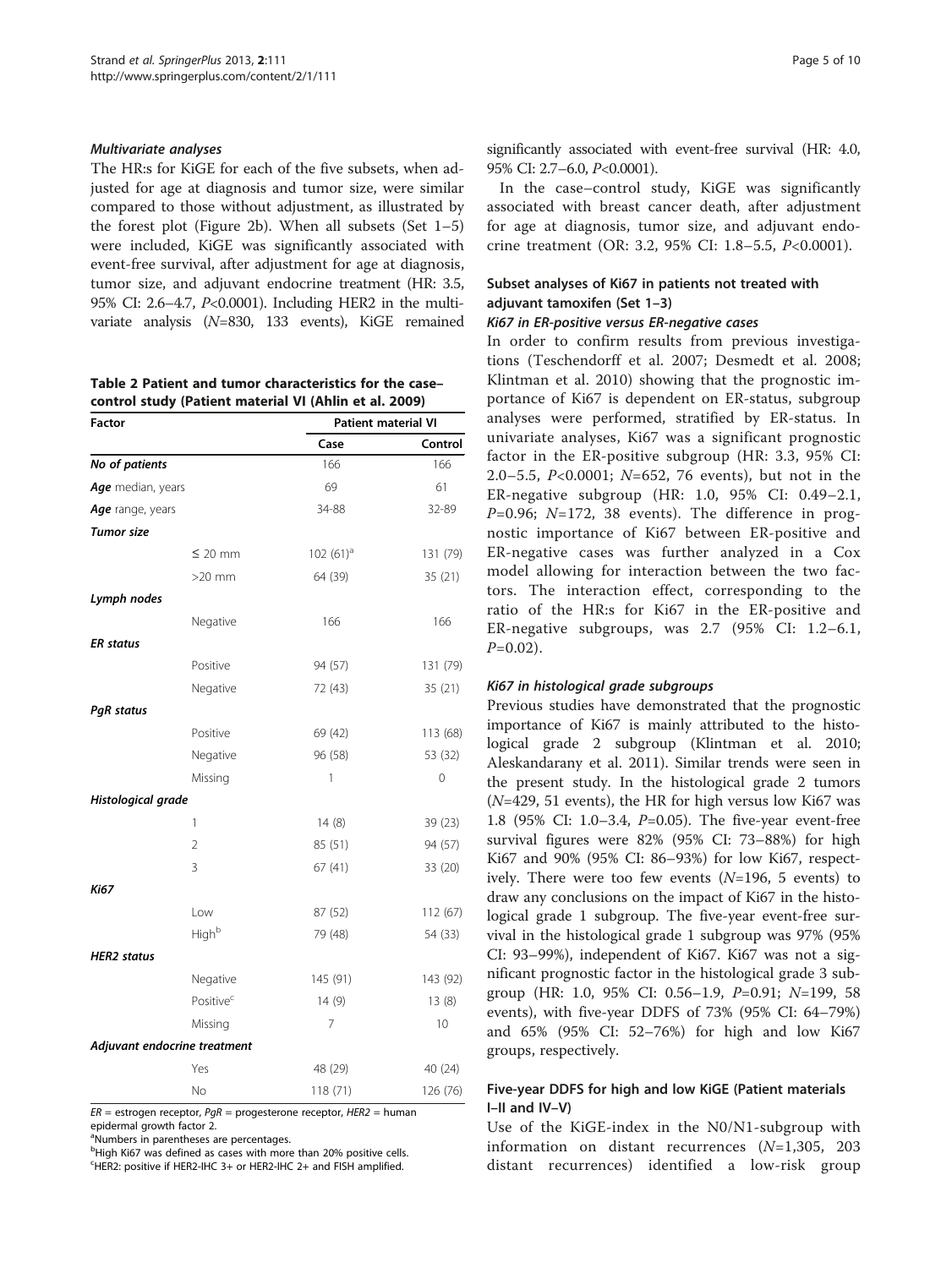<span id="page-5-0"></span>

constituting 57% of the patients, with a five-year DDFS of 92% (95% CI: 89–93%). The DDFS for the remaining 43% of the patients was 73% (95% CI: 69– 77%). The association between the KiGE-index and DDFS was statistically significant (HR: 3.4, 95% CI: 2.5–4.6, P<0.0001; Figure [3](#page-7-0)).

In the N0-subgroup ( $N=793$ , 97 distant recurrences), the KiGE-index identified a low-risk group constituting 57% of the patients with a five-year DDFS of 93% (95% CI: 90–95%; HR: 3.2, 95% CI: 2.0–4.9, P<0.0001). Equally, in the N1-subgroup ( $N=512$ , 106 distant recurrences), the KiGE-index identified a low-risk group of similar size (56%) with a five-year DDFS of 89% (95% CI: 85–92%; HR: 3.7, 95% CI: 2.4–5.7, P<0.0001).

#### **Discussion**

This confirmation study for N0/N1 chemo-naïve breast cancer patients, confirms the prognostic value of a previously defined index combining proliferation (previously cyclin A, in the present study Ki67), histological grade, and ER. Importantly, the KiGE-index separated chemonaïve patients into groups with different risk, independent of menopausal status, lymph node status, and whether endocrine adjuvant treatment was given or not. The robustness of the index is strengthened by the fact that the evaluation of Ki67, histological grade, and ER was performed in different studies by different persons using different cut-points, that studies from three Swedish health care regions and one Danish region were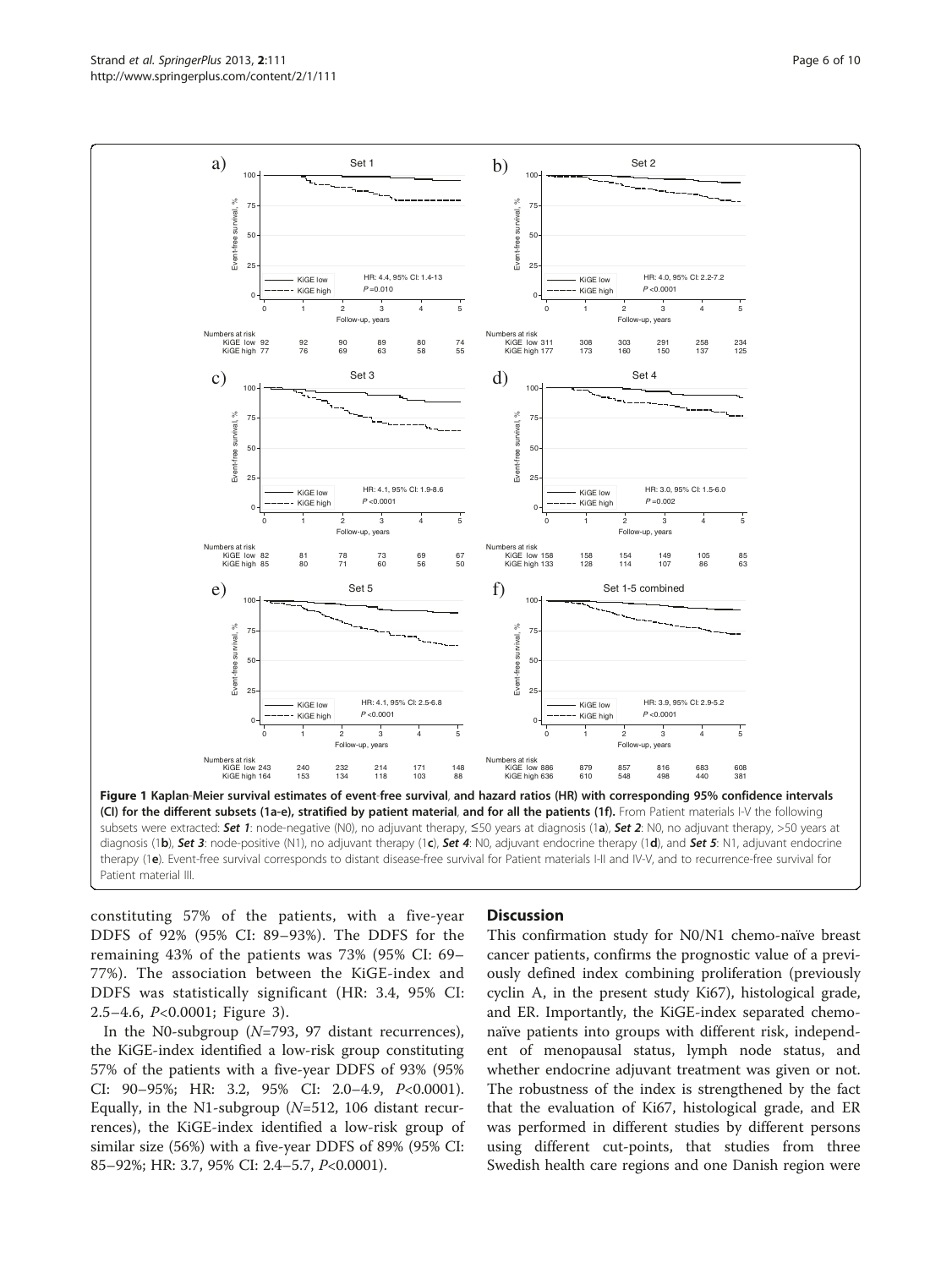included, and by the fact that different study designs were used (randomized, cohort and case-control studies). Furthermore, when analyzing Patient materials I–V separately (not the five sets), KiGE remained a significant prognostic factor (HR:s varied between 2.1 and 9.0) in all but one patient material (Patient material II,  $P=0.09$ ; data not shown). We were also able to confirm the previous finding that the prognostic value of Ki67 is limited to ER-positive breast cancer and is most pronounced for the histological grade 2 subgroup. The latter findings are furthermore in line with gene

expression analyses (Sotiriou et al. [2006](#page-9-0); Ivshina et al. [2006](#page-8-0); Teschendorff et al. [2007;](#page-9-0) Desmedt et al. [2008](#page-8-0)). However, a recent publication (Munzone et al. [2012](#page-9-0)) showed that within the group of patients with nodenegative triple-negative breast cancer, Ki67 was associated with different prognosis when using a higher cut-point (35%). The KiGE-index is similar to the index proposed at the St. Gallen consensus meeting in 2011 (Goldhirsch et al. [2011](#page-8-0)), with Ki67 separating clinicopathologically classified 'Luminal' ER-positive breast cancer into 'Luminal A' and 'Luminal B' subgroups with

<span id="page-6-0"></span>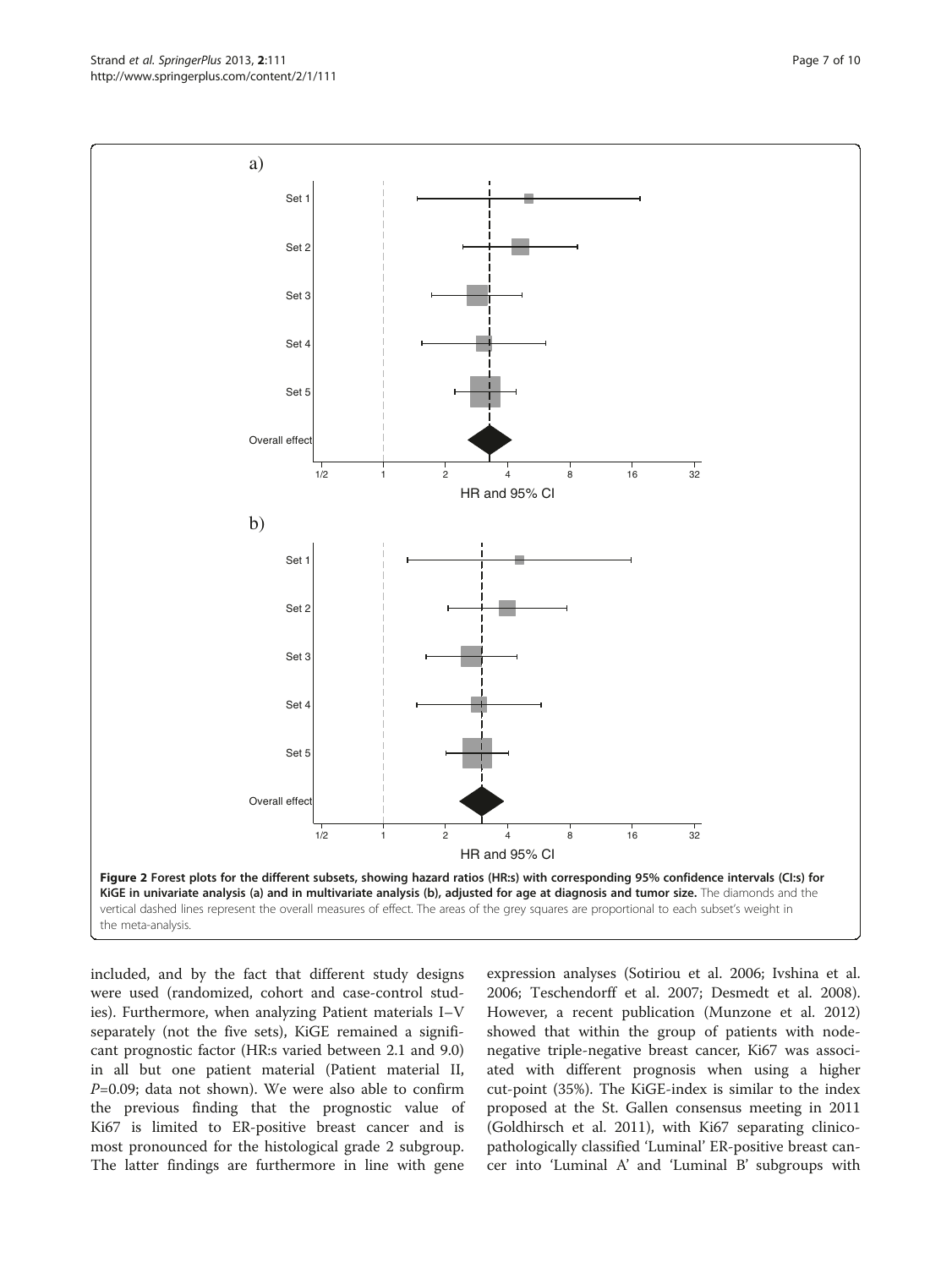<span id="page-7-0"></span>

different prognoses and thereby influence on the choice of therapy. Chemotherapy, with or without anti-HER2 therapy, is suggested for the 'Luminal B' subgroup, but not for the 'Luminal A' subgroup (Goldhirsch et al. [2011](#page-8-0)). According to the St. Gallen guidelines, not taking histological grade into consideration, patients with ERpositive low proliferating (and HER2 normal) tumors will be classified as having 'Luminal A' breast cancer. According to the KiGE-index, with the inclusion of histological grade, some of these patients will instead be considered as having worse prognosis. In this large patient material, patients with ER-positive, low Ki67, and histological 3 breast cancer  $(N=42)$  have a poor prognosis, with a five-year DDFS of 64% (95% CI: 47–76%). This subgroup constituted 6% (42/652) of the ERpositive (chemo-naïve) patients in our study (Patient materials I–V). In a recent publication by the International Ki67 in Breast Cancer Working Group (Dowsett et al. [2011](#page-8-0)), certain important drawbacks for Ki67 analyses were highlighted, including number of cancer cells being scored and cut-point used. Furthermore, the distribution of Ki67 values makes it difficult to define a cut-point. The inherent drawbacks with the evaluation of Ki67 may at least partly be overcome by also considering histological grade, as suggested in the present study. Our study was, probably due to low power, unable to demonstrate any prognostic importance of Ki67 in histological grade 1 breast cancer. Aleskandarany et al. however, demonstrated that patients with high Ki67 had a significantly worse prognosis than those with low Ki67, in a large study, including 494 histological grade 1 breast cancers (Aleskandarany et al. [2011](#page-8-0)). Therefore, we do not exclude the possibility that Ki67 has prognostic value in the histological grade 1 subgroup.

Identifying a subgroup of patients not in need of adjuvant chemotherapy, was found to be the top priority on a list of the most urgent research areas in breast cancer in a recent web-consultant study (Dowsett et al. [2007](#page-8-0)). The Early Breast Cancer Trialists´ Collaborative Group (Peto et al. [2012](#page-9-0)) demonstrated that the effect of chemotherapy was independent of age, node status, tumor size, differentiation, ER-status, and tamoxifen use. However, information on quantitative immunohistochemistry of proliferation was not included. Ki67 combined with ER-status and histological grade may be helpful in this respect. Breast cancer patients with histological grade 1 tumors or patients with ER-positive and histological grade 2 tumors with low Ki67 expression constitute 57% of the patients with N0/N1 cancers in this study, with a five-year DDFS of 92%. Adjuvant chemotherapy would have limited added value for this group. The identification of a low-risk group not in need of adjuvant chemotherapy is also the primary aim of two ongoing clinical trials (MINDACT and TAILORx) (Rutgers et al. [2011](#page-9-0); Zujewski & Kamin [2008\)](#page-9-0) evaluating the gene profiles MammaPrint<sup>®</sup> and OncotypeDX<sup>®</sup>. The MINDACT trial (Rutgers et al. [2011\)](#page-9-0) is a prospective, randomized trial using the 70-gene signature (MammaPrint<sup>®)</sup> together with the common clinical-pathological criteria for selecting patients for adjuvant chemotherapy. It is being tested in patients with N0/N1 breast cancer. MINDACT has a null hypothesis of a five-year distant metastasisfree survival of 92%, which will be tested for the group of patients who have a low-risk gene prognosis signature and high clinical-pathological criteria, and who were randomized to use the 70-gene signature and thus receive no chemotherapy. In a pilot phase based on the first 800 patients from this trial, the low-risk group constituted 65% (Rutgers et al. [2011\)](#page-9-0). This figure is in line with 57% being the percentage of low-risk patients in our study, who furthermore had the same five-year DDFS as the null hypothesis in the MINDACT trial (92%). Risk group stratification may be further modified by also considering other established prognostic factors, e.g. lymph node status, tumor size, age, and HER2 status. The incidence of recurrences in the low-risk group could thereby be further decreased, but with the consequence of a smaller low-risk group.

In conclusion, we have confirmed a prognostic index based on proliferation (Ki67), histological grade, and ER for identifying a low-risk group of patients with N0/N1 breast cancer. For this large low-risk group, with a five-year DDFS of 92%, adjuvant chemotherapy will have limited effect and may thus be avoided.

#### Competing interest

The authors have no conflicts of interest to declare.

#### Authors' contributions

CS, MK, POB, PM and MF were responsible for concept and design of the study. Financial and administrative support was provided by MF. MB, SB, GC, AKF, MLF, DG, KJ, MK, PM, HO, LR and OS provided study material and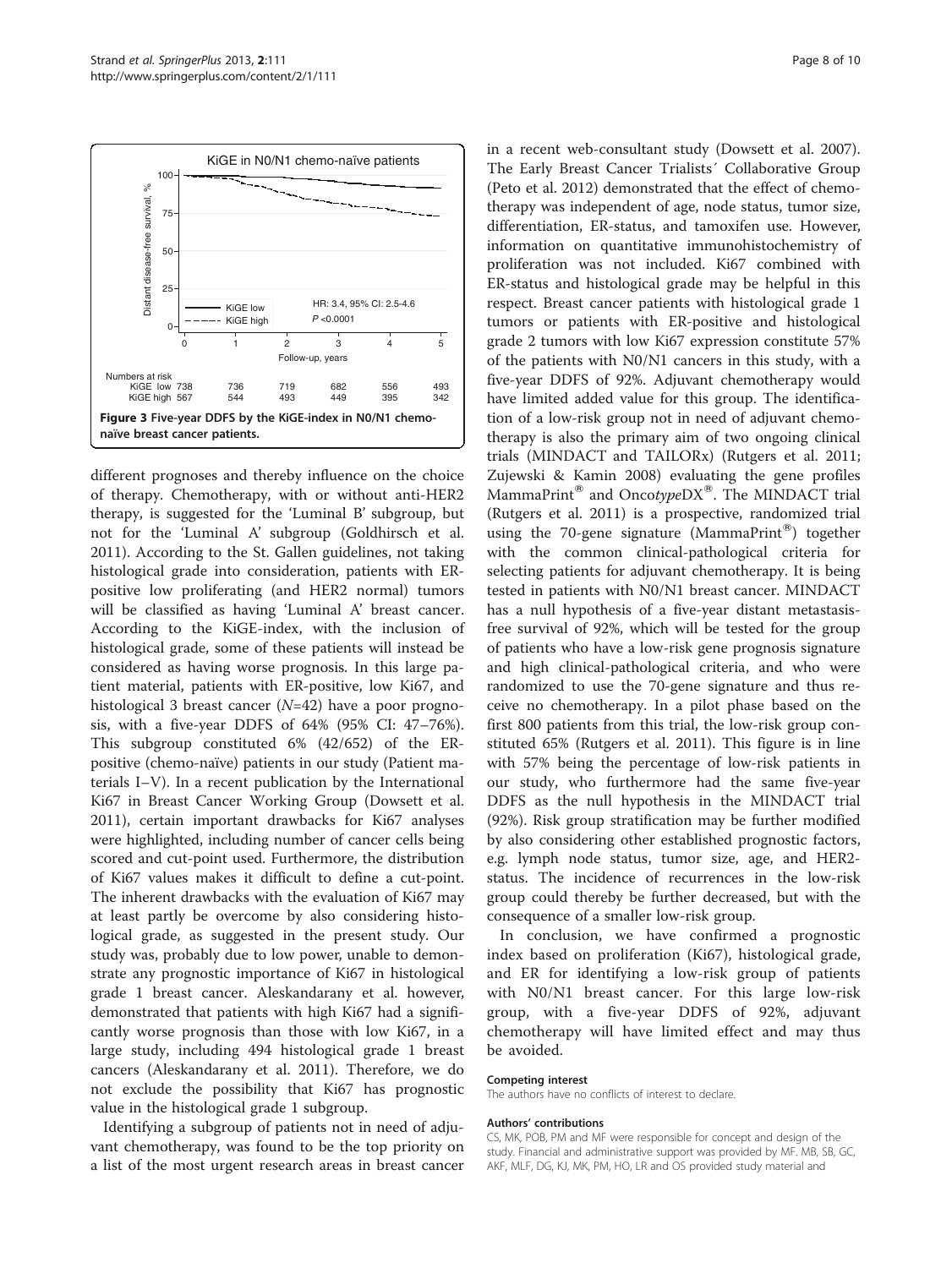<span id="page-8-0"></span>information of patients. CS, DG, IH, PM, POB and MF were responsible of data analysis and interpretation. CS, MF and POB were responsible for the manuscript writing. All authors read and approved the final version of the manuscript.

#### **Acknowledaments**

We are indebted to participating departments of the South and South-East Swedish Breast Cancer Groups, of the Uppsala-Örebro region, and of the Odense region for providing samples and clinical follow-up. We thank Kristina Lövgren for technical skills in creating the TMA blocks and Marit Holmqvist for statistical analysis of the case–control study.

#### Funding

This work was supported by funding from the Swedish Cancer Society, the Swedish Research Council, the Gunnar Nilsson Cancer Foundation, the Mrs. Berta Kamprad Foundation, the Anna and Edwin Bergers foundation, the Swedish Breast Cancer Association (BRO), the Skåne University Hospital Research Foundation, the Skåne County Council's Research and Development Foundation, and Governmental Funding of Clinical Research within the National Health Service.

#### Author details

<sup>1</sup> Lund University, Division of Oncology, Department of Clinical Sciences Lund, Skåne University Hospital, Barngatan 2B, SE-221 85, Lund, Sweden. <sup>2</sup>Department of Pathology, Odense University Hospital, DK-5000, Odense, Denmark. <sup>3</sup>Unilabs, Mammography, Bergaliden SE-252 23, Helsingborg, Sweden. <sup>4</sup>Department of Surgery, Helsingborg Hospital, SE-281 85, Helsingborg, Sweden. <sup>5</sup>Uppsala University, Department of Oncology, Radiology and Clinical Immunology, SE-751 85, Uppsala, Sweden. <sup>6</sup>Lund University, Department of Pathology, Skåne University Hospital, SE-221 85, Lund, Sweden. <sup>7</sup> Division of Pathology, Department of Clinical Sciences Lund, Lund University, SE-221 85, Lund, Sweden. <sup>8</sup>Skåne Department of Oncology, Skåne University Hospital, SE-221 85, Lund, Sweden. <sup>9</sup>Department of Clinical and Experimental Medicine, Faculty of Health Sciences, Department of Clinical Pathology and Clinical Genetics, County Council of Östergötland, Linköping University, Molecular and Immunological Pathology, SE-581 91, Linköping, Sweden.<sup>10</sup>Lund University, Division of Surgery, Department of Clinical Sciences Lund, Skåne University Hospital, SE-221 85, Lund, Sweden. <sup>11</sup>Linköping University, Division of Oncology, Department of Clinical and Experimental Medicine, Faculty of Health Sciences, County Council of Östergötland, SE-581 85, Linköping, Sweden.

#### Received: 28 February 2013 Accepted: 4 March 2013 Published: 14 March 2013

#### References

- Aebi S, Davidson T, Gruber G, Cardoso F (2011) Primary breast cancer: ESMO Clinical Practice Guidelines for diagnosis, treatment and follow-up. Ann Oncol Offic J Eur Soc Med Oncol/ESMO 22(Suppl 6):vi12–24.
- Ahlin C, Zhou W, Holmqvist M, Holmberg L, Nilsson C, Jirstrom K, Blomqvist C, Amini RM, Fjallskog ML (2009) Cyclin A is a proliferative marker with good prognostic value in node-negative breast cancer. Canc Epidemiol Biomark Prev Publ Am Assoc Canc Res Cosponsored Am Soc Prev Oncol 18(9):2501– 2506.
- Aleskandarany MA, Rakha EA, Macmillan RD, Powe DG, Ellis IO, Green AR (2011) MIB1/Ki-67 labelling index can classify grade 2 breast cancer into two clinically distinct subgroups. Breast Cancer Res Treat 127(3):591–599.
- Amadori D, Nanni O, Volpi A, Casadei Giunchi D, Marangolo M, Livi L, Ravaioli A, Rossi AP, Gambi A, Luzi Fedeli S, Perroni D, Scarpi E, Becciolini A, Silvestrini R (2008) Phase III randomized multicenter study on the effects of adjuvant CMF in patients with node-negative, rapidly proliferating breast cancer: twelve-year results and retrospective subgroup analysis. Breast Cancer Res Treat 108(2):259–264.
- Baldini E, Camerini A, Sgambato A, Prochilo T, Capodanno A, Pasqualetti F, Orlandini C, Resta L, Bevilacqua G, Collecchi P (2006) Cyclin A and E2F1 overexpression correlate with reduced disease-free survival in node-negative breast cancer patients. Anticancer Res 26(6B):4415–4421.
- Beresford MJ, Wilson GD, Makris A (2006) Measuring proliferation in breast cancer: practicalities and applications. Breast Cancer Res 8(6):216.
- Borgquist S, Holm C, Stendahl M, Anagnostaki L, Landberg G, Jirstrom K (2008) Oestrogen receptors alpha and beta show different associations to

clinicopathological parameters and their co-expression might predict a better response to endocrine treatment in breast cancer. J Clin Pathol 61(2):197–203.

- Bukholm IR, Bukholm G, Nesland JM (2001) Over-expression of cyclin A is highly associated with early relapse and reduced survival in patients with primary breast carcinomas. Int J Canc J Int Canc 93(2):283–287.
- Chebil G, Bendahl PO, Idvall I, Ferno M (2003) Comparison of immunohistochemical and biochemical assay of steroid receptors in primary breast cancer–clinical associations and reasons for discrepancies. Acta Oncol 42(7):719–725.
- Colozza M, Azambuja E, Cardoso F, Sotiriou C, Larsimont D, Piccart MJ (2005) Proliferative markers as prognostic and predictive tools in early breast cancer: where are we now? Ann Oncol 16(11):1723–1739.
- Cuzick J, Dowsett M, Pineda S, Wale C, Salter J, Quinn E, Zabaglo L, Mallon E, Green AR, Ellis IO, Howell A, Buzdar AU, Forbes JF (2011) Prognostic value of a combined estrogen receptor, progesterone receptor, Ki-67, and human epidermal growth factor receptor 2 immunohistochemical score and comparison with the Genomic Health recurrence score in early breast cancer. J Clin Oncol 29(32):4273–4278.
- De Azambuja E, Cardoso F, de Castro G Jr, Colozza M, Mano MS, Durbecq V, Sotiriou C, Larsimont D, Piccart-Gebhart MJ, Paesmans M (2007) Ki-67 as prognostic marker in early breast cancer: a meta-analysis of published studies involving 12,155 patients. Br J Cancer 96(10):1504–1513.
- Desmedt C, Haibe-Kains B, Wirapati P, Buyse M, Larsimont D, Bontempi G, Delorenzi M, Piccart M, Sotiriou C (2008) Biological processes associated with breast cancer clinical outcome depend on the molecular subtypes. Clin Cancer Res 14(16):5158– 5165.
- Dowsett M, Goldhirsch A, Hayes DF, Senn HJ, Wood W, Viale G (2007) International Web-based consultation on priorities for translational breast cancer research. Breast Cancer Res 9(6):81.
- Dowsett M, Nielsen TO, A'Hern R, Bartlett J, Coombes RC, Cuzick J, Ellis M, Henry NL, Hugh JC, Lively T, McShane L, Paik S, Penault-Llorca F, Prudkin L, Regan M, Salter J, Sotiriou C, Smith IE, Viale G, Zujewski JA, Hayes DF (2011) Assessment of Ki67 in breast cancer: recommendations from the International Ki67 in Breast Cancer working group. J Natl Cancer Inst 103(22):1656–1664.
- Eden P, Ritz C, Rose C, Ferno M, Peterson C (2004) "Good Old" clinical markers have similar power in breast cancer prognosis as microarray gene expression profilers. Eur J Cancer 40(12):1837–1841.
- Ellis MJ, Tao Y, Luo J, A'Hern R, Evans DB, Bhatnagar AS, Chaudri Ross HA, von Kameke A, Miller WR, Smith I, Eiermann W, Dowsett M (2008) Outcome prediction for estrogen receptor-positive breast cancer based on postneoadjuvant endocrine therapy tumor characteristics. J Natl Cancer Inst 100(19):1380–1388.
- Falck AK, Bendahl PO, Ingvar C, Isola J, Jonsson PE, Lindblom P, Lovgren K, Rennstam K, Ferno M, Rydén L (2012) Analysis of and prognostic information from disseminated tumour cells in bone marrow in primary breast cancer: a prospective observational study. BMC Cancer 12(1):403.
- Goldhirsch A, Ingle JN, Gelber RD, Coates AS, Thurlimann B, Senn HJ (2009) Thresholds for therapies: highlights of the St Gallen International Expert Consensus on the primary therapy of early breast cancer 2009. Ann Oncol 20(8):1319–1329.
- Goldhirsch A, Wood WC, Coates AS, Gelber RD, Thurlimann B, Senn HJ (2011) Strategies for subtypes--dealing with the diversity of breast cancer: highlights of the St Gallen International Expert Consensus on the Primary Therapy of Early Breast Cancer 2011. Ann Oncol 22(8):1736–1747.
- Hansen S, Grabau DA, Sorensen FB, Bak M, Vach W, Rose C (2000) The prognostic value of angiogenesis by Chalkley counting in a confirmatory study design on 836 breast cancer patients. Clin Canc Res Offic J Am Assoc Canc Res 6(1):139–146.
- Harris L, Fritsche H, Mennel R, Norton L, Ravdin P, Taube S, Somerfield MR, Hayes DF, Bast RC Jr (2007) American Society of Clinical Oncology 2007 update of recommendations for the use of tumor markers in breast cancer. J Clin Oncol 25(33):5287–5312.
- Hietanen P, Blomqvist C, Wasenius VM, Niskanen E, Franssila K, Nordling S (1995) Do DNA ploidy and S-phase fraction in primary tumour predict the response to chemotherapy in metastatic breast cancer? Br J Cancer 71(5):1029–1032.
- Ivshina AV, George J, Senko O, Mow B, Putti TC, Smeds J, Lindahl T, Pawitan Y, Hall P, Nordgren H, Wong JE, Liu ET, Bergh J, Kuznetsov VA, Miller LD (2006) Genetic reclassification of histologic grade delineates new clinical subtypes of breast cancer. Cancer Res 66(21):10292–10301.